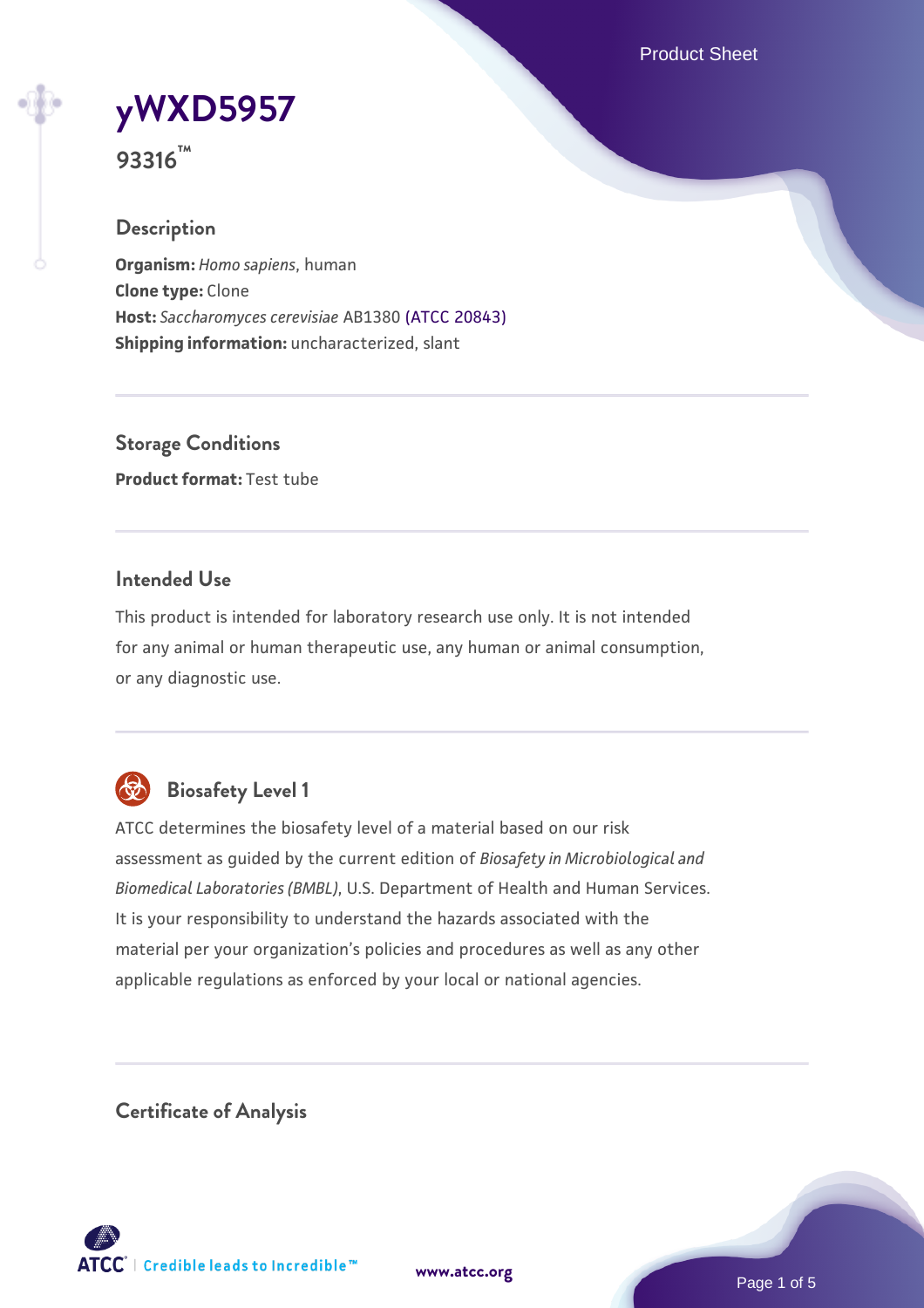### **[yWXD5957](https://www.atcc.org/products/93316)** Product Sheet **93316**

For batch-specific test results, refer to the applicable certificate of analysis that can be found at www.atcc.org.

### **Insert Information**

**Type of DNA:** genomic **Genome:** Homo sapiens **Chromosome:** X **Gene name:** DNA Segment, single copy **Gene product:** DNA Segment, single copy **Contains complete coding sequence:** Unknown

## **Vector Information**

**Vector name:** unknown **Type of vector:** YAC **Markers:** SUP4; HIS3; ampR; URA3; TRP1

## **Growth Conditions**

**Medium:**  [ATCC Medium 1245: YEPD](https://www.atcc.org/-/media/product-assets/documents/microbial-media-formulations/1/2/4/5/atcc-medium-1245.pdf?rev=705ca55d1b6f490a808a965d5c072196) **Temperature:** 30°C

#### **Notes**

More information may be available from ATCC (http://www.atcc.org or 703- 365-2620).

## **Material Citation**



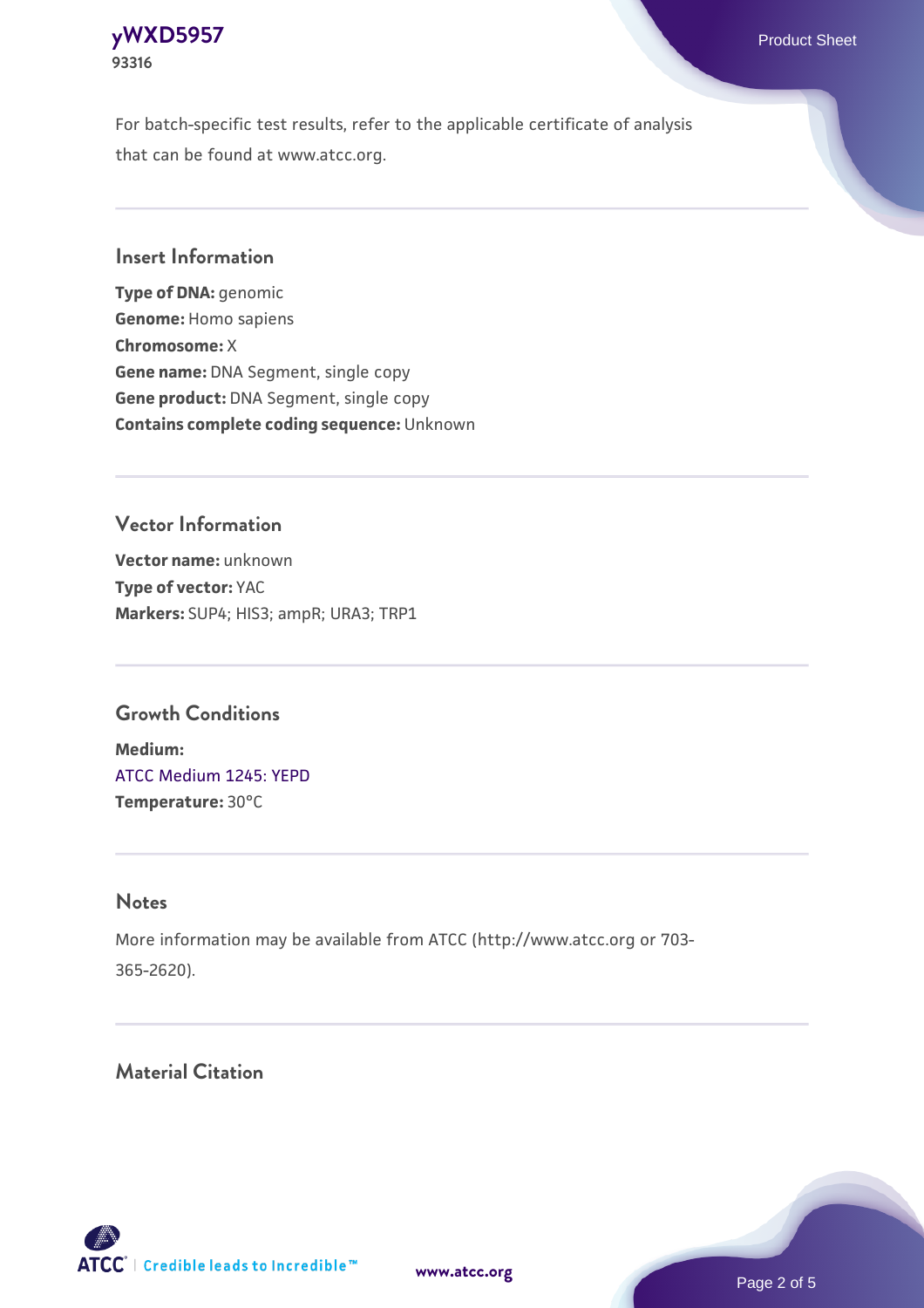#### **[yWXD5957](https://www.atcc.org/products/93316)** Product Sheet **93316**

If use of this material results in a scientific publication, please cite the material in the following manner: yWXD5957 (ATCC 93316)

### **References**

References and other information relating to this material are available at www.atcc.org.

## **Warranty**

The product is provided 'AS IS' and the viability of  $ATCC<sup>®</sup>$  products is warranted for 30 days from the date of shipment, provided that the customer has stored and handled the product according to the information included on the product information sheet, website, and Certificate of Analysis. For living cultures, ATCC lists the media formulation and reagents that have been found to be effective for the product. While other unspecified media and reagents may also produce satisfactory results, a change in the ATCC and/or depositor-recommended protocols may affect the recovery, growth, and/or function of the product. If an alternative medium formulation or reagent is used, the ATCC warranty for viability is no longer valid. Except as expressly set forth herein, no other warranties of any kind are provided, express or implied, including, but not limited to, any implied warranties of merchantability, fitness for a particular purpose, manufacture according to cGMP standards, typicality, safety, accuracy, and/or noninfringement.

#### **Disclaimers**

This product is intended for laboratory research use only. It is not intended for any animal or human therapeutic use, any human or animal consumption,



Page 3 of 5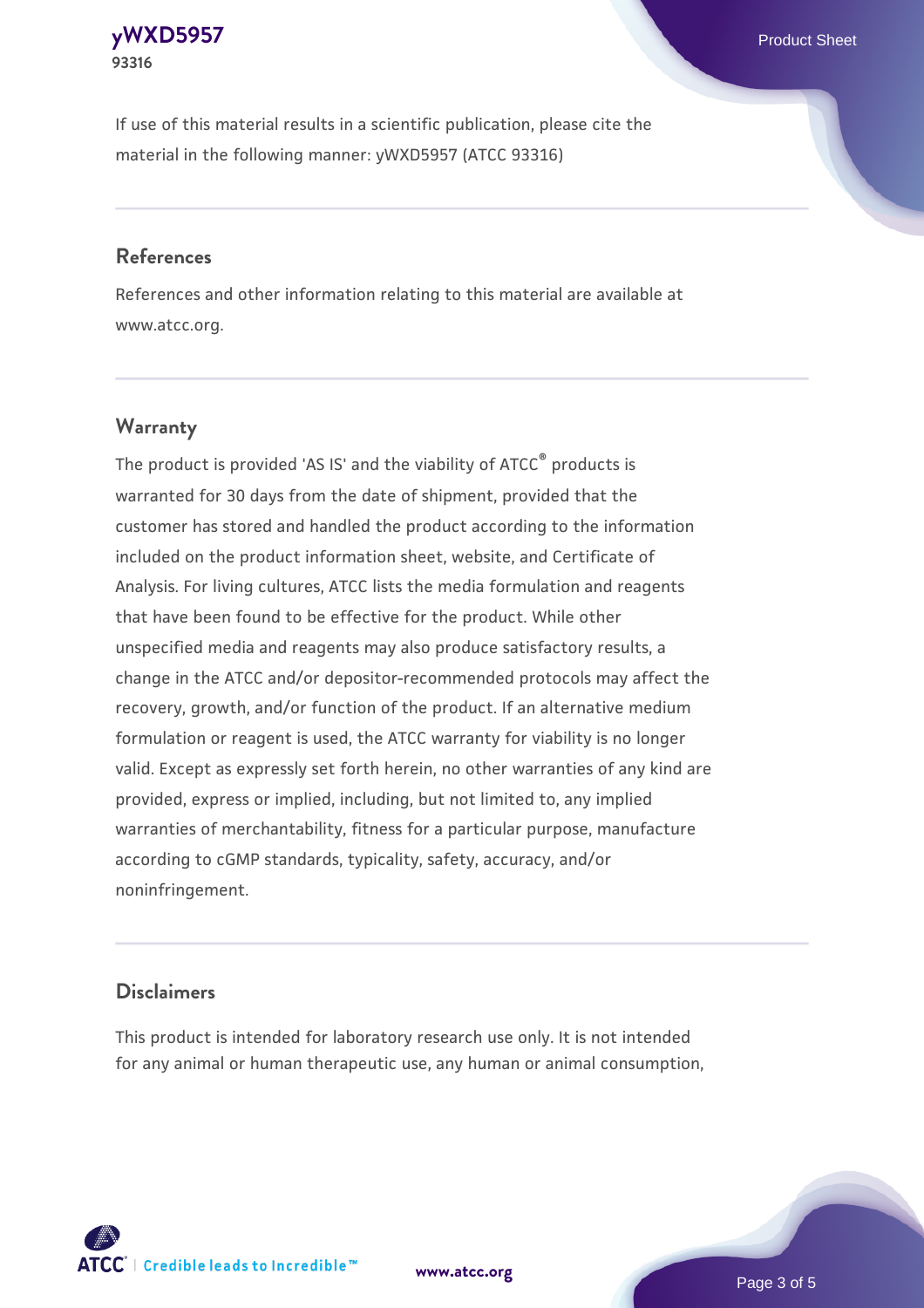**[yWXD5957](https://www.atcc.org/products/93316)** Product Sheet **93316**

or any diagnostic use. Any proposed commercial use is prohibited without a license from ATCC.

While ATCC uses reasonable efforts to include accurate and up-to-date information on this product sheet, ATCC makes no warranties or representations as to its accuracy. Citations from scientific literature and patents are provided for informational purposes only. ATCC does not warrant that such information has been confirmed to be accurate or complete and the customer bears the sole responsibility of confirming the accuracy and completeness of any such information.

This product is sent on the condition that the customer is responsible for and assumes all risk and responsibility in connection with the receipt, handling, storage, disposal, and use of the ATCC product including without limitation taking all appropriate safety and handling precautions to minimize health or environmental risk. As a condition of receiving the material, the customer agrees that any activity undertaken with the ATCC product and any progeny or modifications will be conducted in compliance with all applicable laws, regulations, and guidelines. This product is provided 'AS IS' with no representations or warranties whatsoever except as expressly set forth herein and in no event shall ATCC, its parents, subsidiaries, directors, officers, agents, employees, assigns, successors, and affiliates be liable for indirect, special, incidental, or consequential damages of any kind in connection with or arising out of the customer's use of the product. While reasonable effort is made to ensure authenticity and reliability of materials on deposit, ATCC is not liable for damages arising from the misidentification or misrepresentation of such materials.

Please see the material transfer agreement (MTA) for further details regarding the use of this product. The MTA is available at www.atcc.org.

#### **Copyright and Trademark Information**

© ATCC 2021. All rights reserved.

ATCC is a registered trademark of the American Type Culture Collection.